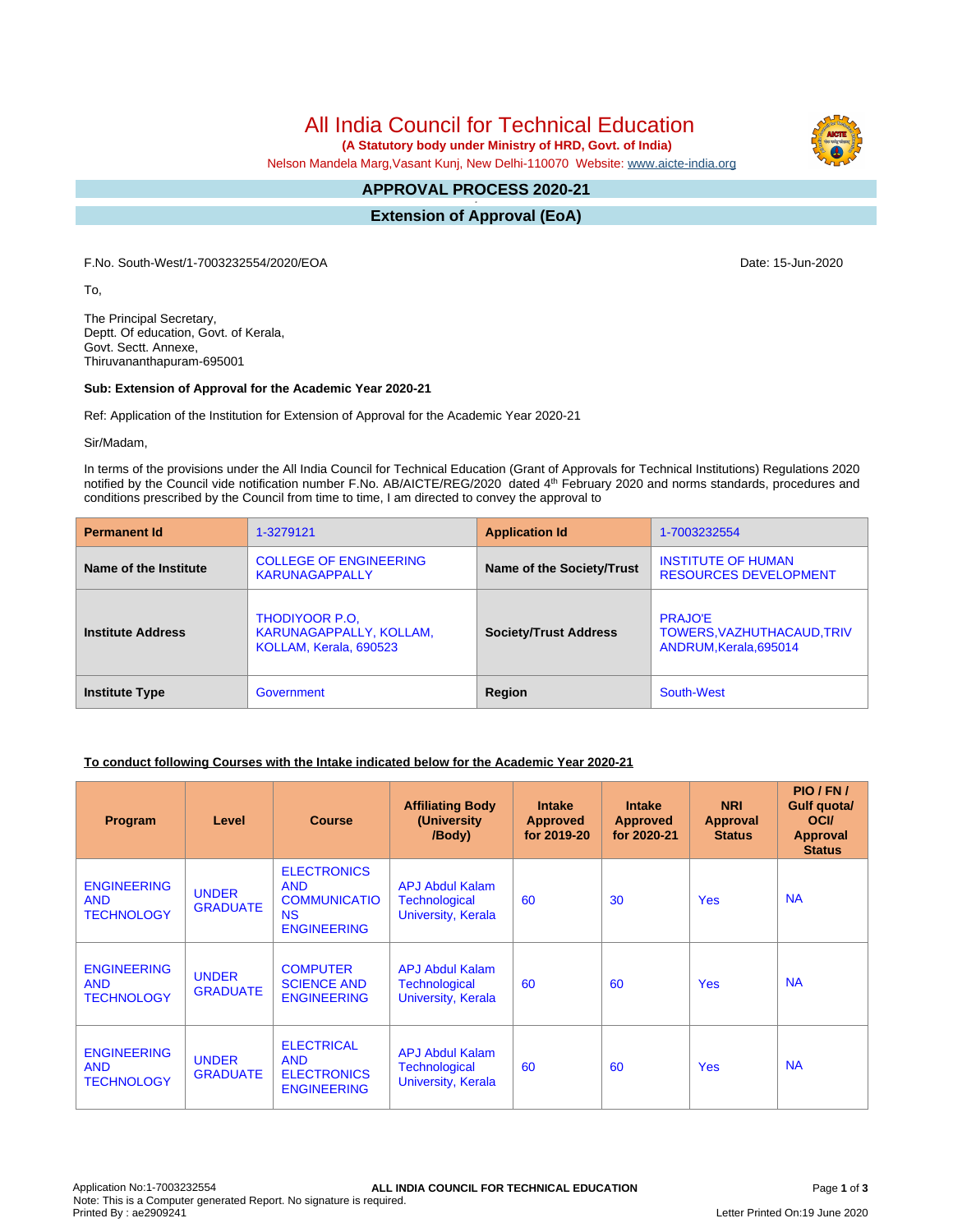| <b>ENGINEERING</b><br><b>AND</b><br><b>TECHNOLOGY</b> | <b>POST</b><br><b>GRADUATE</b>  | <b>SIGNAL</b><br><b>PROCESSING</b>      | <b>APJ Abdul Kalam</b><br><b>Technological</b><br><b>University, Kerala</b> | 24          | 18            | <b>NA</b>  | <b>NA</b> |
|-------------------------------------------------------|---------------------------------|-----------------------------------------|-----------------------------------------------------------------------------|-------------|---------------|------------|-----------|
| <b>ENGINEERING</b><br><b>AND</b><br><b>TECHNOLOGY</b> | <b>UNDER</b><br><b>GRADUATE</b> | <b>MECHANICAL</b><br><b>ENGINEERING</b> | <b>APJ Abdul Kalam</b><br><b>Technological</b><br><b>University, Kerala</b> | $\mathbf 0$ | $60^{##\$\$}$ | <b>Yes</b> | <b>NA</b> |

## Approved New Course(s)

\$\$ Course(s) should be offered in Emerging Area

### **Course(s) Applied for Closure by the Institute for the Academic Year 2020-21**

| <b>Program</b>                              | Level                | <b>Course</b>                     | <b>Affiliating Body</b><br>(Univ/Body)                        | <b>Course Closure Status</b> |
|---------------------------------------------|----------------------|-----------------------------------|---------------------------------------------------------------|------------------------------|
| <b>ENGINEERING AND</b><br><b>TECHNOLOGY</b> | <b>POST GRADUATE</b> | <b>IMAGE</b><br><b>PROCESSING</b> | <b>APJ Abdul Kalam</b><br>Technological<br>University, Kerala | Approved                     |

## **Approved Vocational Courses for 2020-21:**

| Sr.N<br>о. | Program                                     | Level          | <b>Course (Specialization)</b>              | Intake Approved 2020-21 |
|------------|---------------------------------------------|----------------|---------------------------------------------|-------------------------|
| 1.         | <b>ENGINEERING AND</b><br><b>TECHNOLOGY</b> | <b>DIPLOMA</b> | <b>Artificial Intelligence And Robotics</b> | 30                      |
| 2.         | <b>ENGINEERING AND</b><br><b>TECHNOLOGY</b> | <b>DIPLOMA</b> | <b>Computer Hardware &amp; Networking</b>   | 30                      |

## **Important General Conditions for Vocational Courses:**

1. It is mandatory to comply with all the provisions as given in APH 2020-21 (Chapter VI) and also in the 'Guidelines for Institutes Applying for Running Vocational Courses' uploaded at [www.aicte-india.org/education/vocational-education](https://www.aicte-india.org/education/vocational-education)

#### 2. The Institute will ensure that the minimum batch size of 10 students shall be maintained for each course.

3. The courses must be conducted as per the guidelines issued under SAMVAY (Skill Assessment Matrix for vertical advancement of Youth). Training under these courses must be aligned with the outcome at each level as prescribed under National Skill Qualification Framework (NSQF).

### **It is mandatory to comply with all the essential requirements as given in APH 2020-21 (Appendix 6)**

## **Important Instructions**

1. The State Government/ UT/ Directorate of Technical Education/ Directorate of Medical Education shall ensure that 10% of reservation for Economically Weaker Section (EWS) as per the reservation policy for admission, operational from the Academic year 2020-21 is implemented without affecting the reservation percentages of SC/ ST/ OBC/ General. However, this would not be applicable in the case of Minority Institutions referred to the Clause (1) of Article 30 of Constitution of India. Such Institution shall be permitted to increase in annual permitted strength over a maximum period of two years beginning with the Academic Year 2020-21